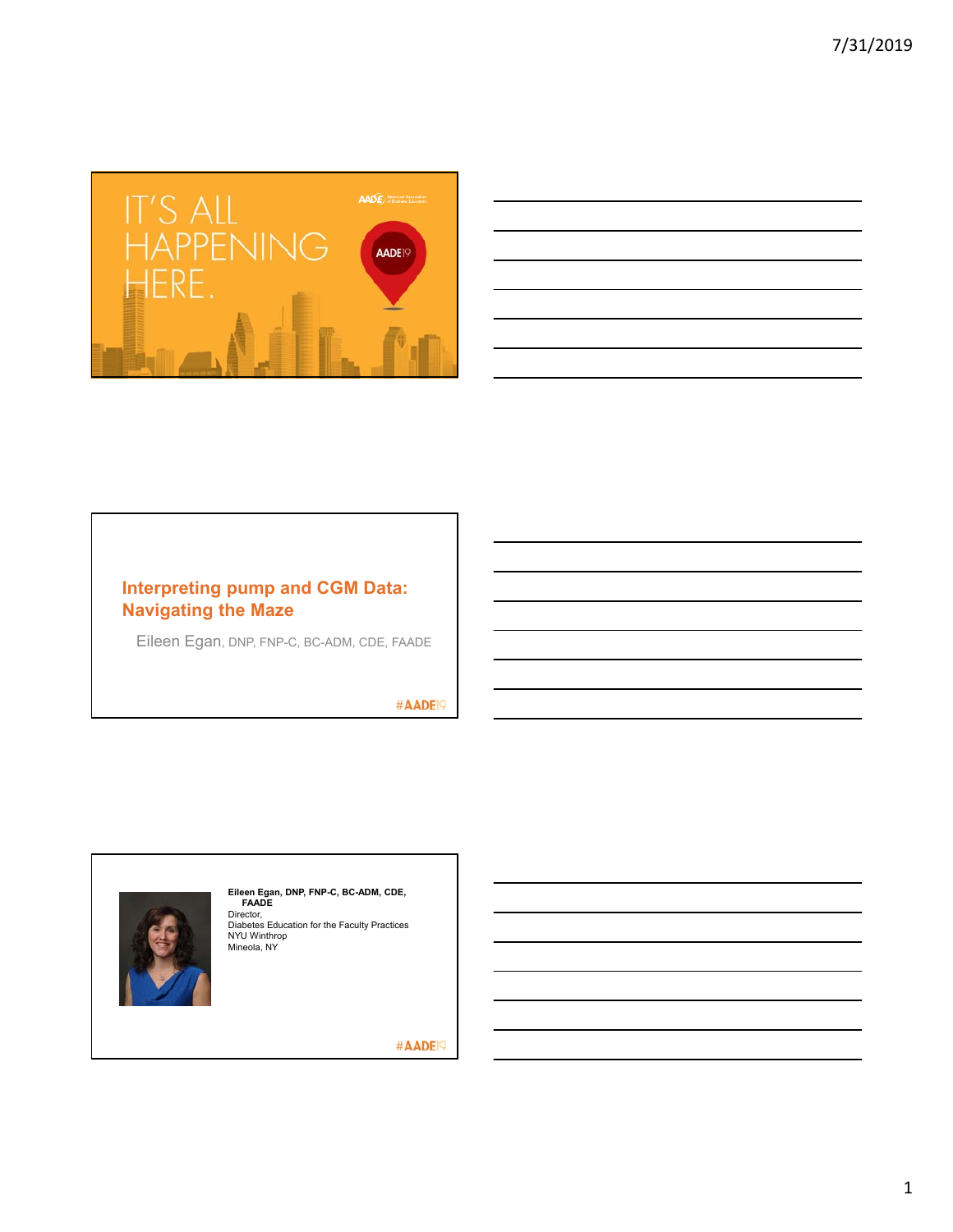# **Disclosure to Participants**

- Notice of Requirements For Successful Completion
- Please refer to learning goals and objectives Learners must attend the full activity and complete the evaluation in order to claim continuing education credit/hours
- Conflict of Interest (COI) and Financial Relationship Disclosures: – Presenter: Eileen Egan- nothing to disclose
- Non-Endorsement of Products:
	- Accredited status does not imply endorsement by AADE, ANCC, ACPE or CDR of any commercial products displayed in conjunction with this educational activity
- Off-Label Use:
	- Participants will be notified by speakers to any product used for a purpose other than for which it was approved by the Food and Drug Administration.

#AADE<sup>19</sup>

# **Learning Objectives**

- List at least 3 advantages of utilizing insulin pump and continuous glucose monitoring (CGM) to mitigate glycemic variability
- Identify how to evaluate reports for dangerous glycemic excursions
- Through use of case study, identify impact of hemodialysis, peritoneal dialysis and gastroparesis on glycemic variability

#AADE<sup>19</sup>

# **Diabetes Management**

- Technology has changed the way we administer medication, evaluate glycemic patterns and guide our patients towards being self-directed
	- Pumps: traditional, tubeless, automated
	- CGMs: real time, continuous, implantable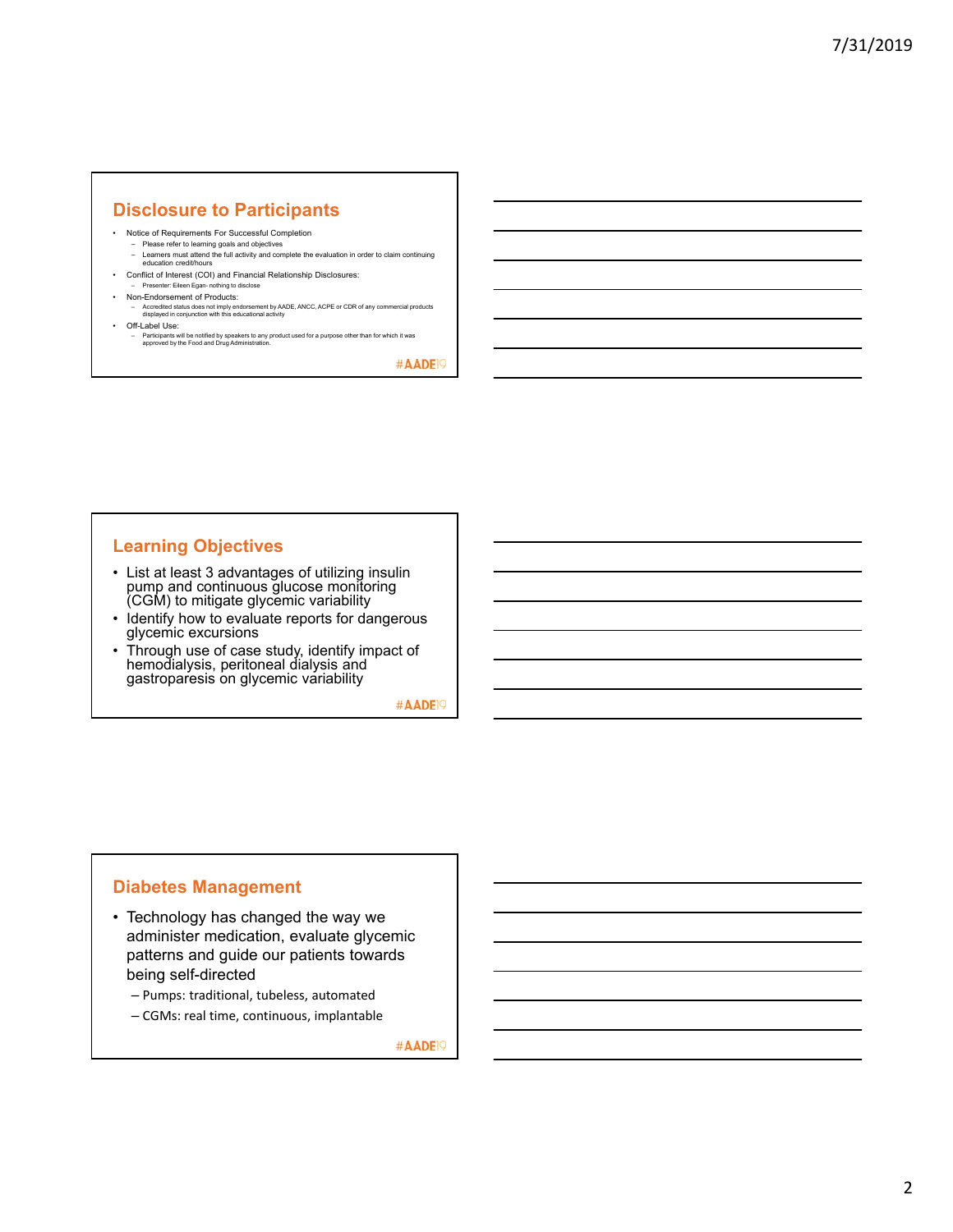## **Data Overload**

- Abundance of data; real-time and continuous
- Multitude of software systems and cloud based systems collecting and evaluating data
	- Allows for more informed decisions
		- Able to make more targeted adjustments
		- Strategize, problem solving
		- Patient empowerment
	- Increased touch points with patients • Remote monitoring

#AADE<sup>19</sup>

# **Advantages of Current Technology**

- Minimize hypoglycemia
- Alerts, alarms, trending arrows • Minimize post-prandial hyperglycemia
- Ease of evaluating post meal excursions • Minimize prolonged hyperglycemia
- Alerts, alarms, trending arrows • Maximize time in range
- Looking beyond the A1C

#AADE<sup>19</sup>

# **Minimize Hypoglycemia**

- Identify hypoglycemia, start with nocturnal
- Evaluate what precipitated/preceded the hypoglycemia
	- Adjust carb ratio and correction
	- Adjust basal rate
- Review appropriate treatment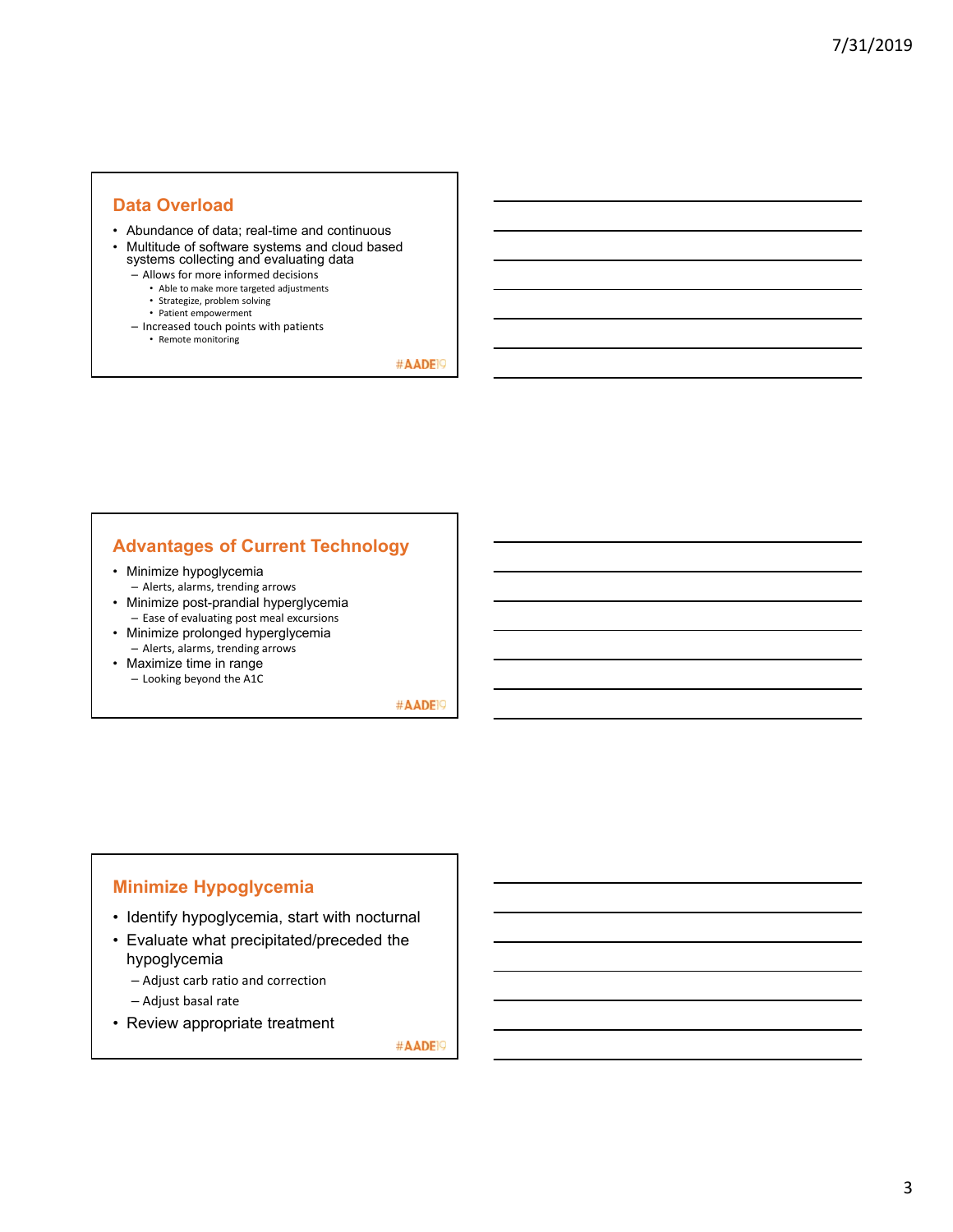# **Minimize Post-prandial excursions**

- Review carb counting
- Review nutrient components of the meal
- Review timing of meal bolus
- Review timing of correction bolus
- Adjust carb ratio and correction

#AADE<sup>19</sup>

## **Minimize Prolonged Hyperglycemia**

- Identify causality
	- Missed bolus
	- Inaccurate carb counting
	- Bolusing after eating
	- Medications
	- Complication, coexisting conditions
	- Nutrient complexity of meal
		- Extending bolus/micro bolus

#AADE<sup>19</sup>

## **Maximize Time in Range**

- Set personal glycemic targets – Pre and post meal
	- A1C
- Minimize glycemic variability
- Reducing hypoglycemia and hyperglycemia
- Reduce risk for complications
	- Endothelial dysfunction
	- Inflammatory markers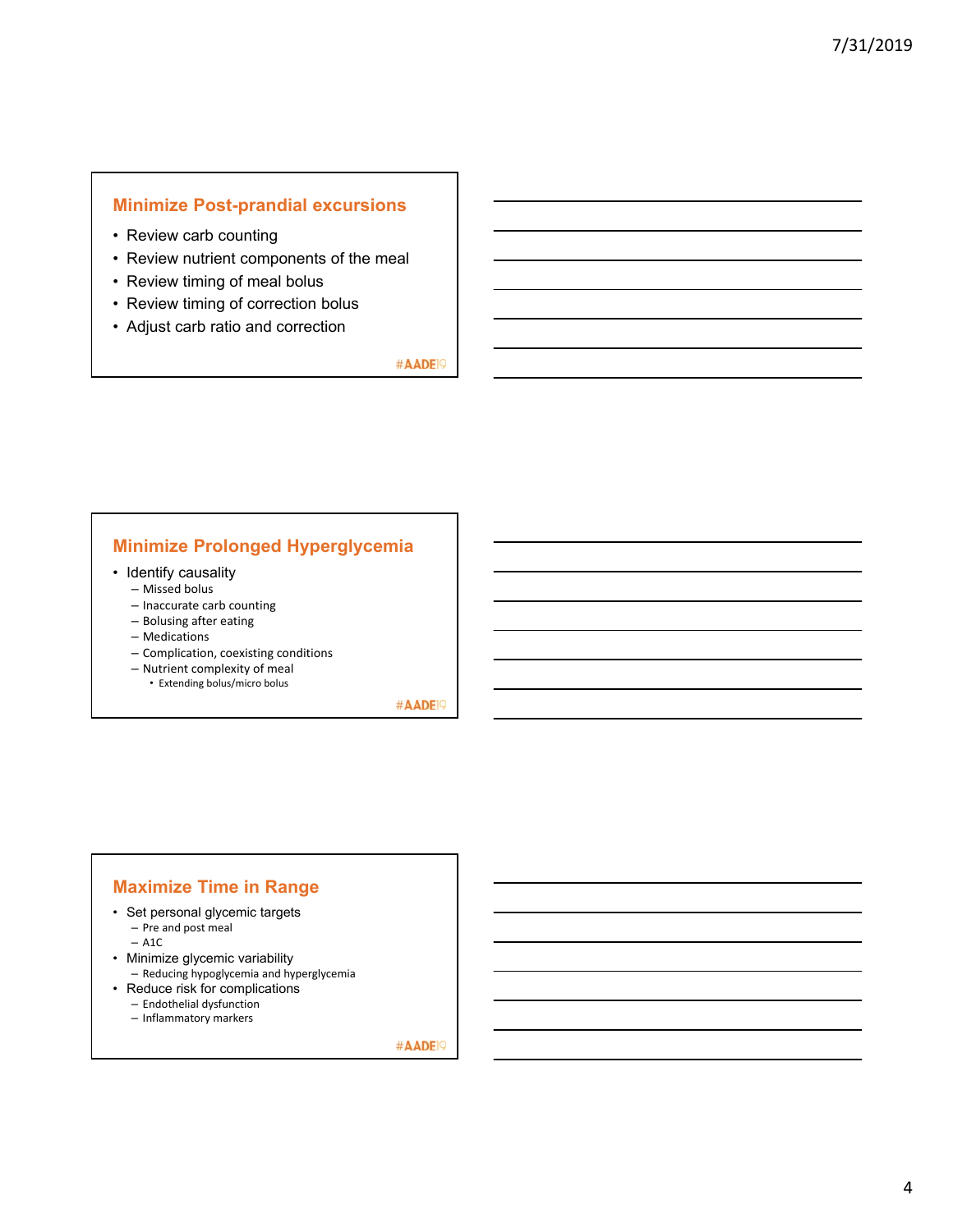# **The case of Mrs. K**

- $\cdot$  A1C  $>8\%$
- Extremely frustrated, doing everything right
	- Carb counting
	- Bolusing – exercising
- Type 1 diabetes for 20 years
- On a pump





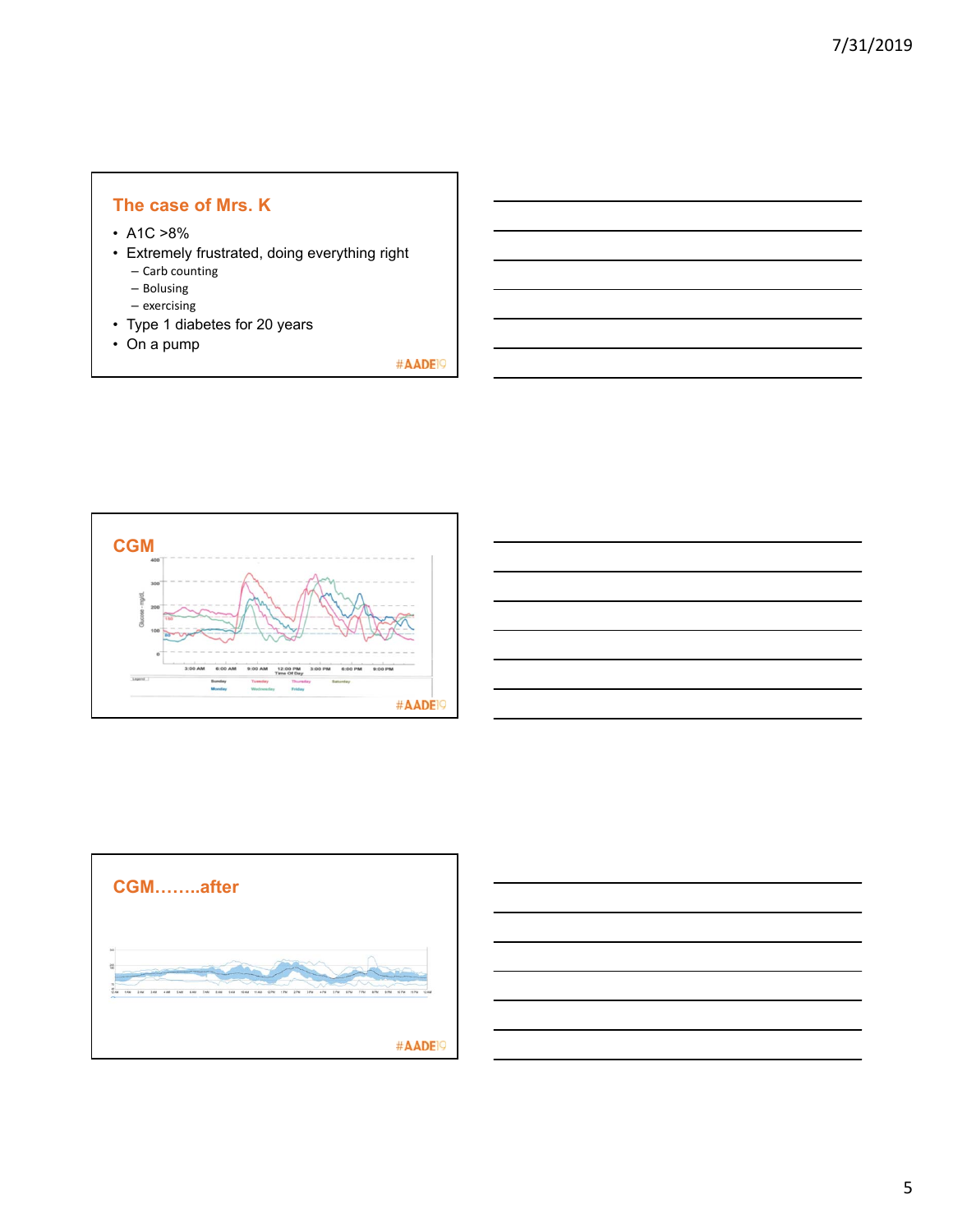#### **The case or Mr. D**

- Hemodialysis 3 x week: Tuesday, Thursday, Saturday from 7p-10p
	- His A1C is 6.2% but his glucose is frequently > 200 mg/dl in your office
	- He takes Toujeo 10 units before bed and Humalog 6 units before meals
	- He eats dinner before going to dialysis
	- The dialysis nurse call reporting hypoglycemia during dialysis
	- He checks once or twice a day and isn't interested in doing more because the numbers are always the same

#AADE<sup>19</sup>

# **Hemodialysis**

- Hyperglycemia
	- May be related to secondary hyperparathyroidism and Vitamin D deficiency may impair insulin sensitivity
- Hypoglycemia
	- "Burn out diabetes" Malnutrition, protein wasting, gastroparesis
	-
	- Clearance of endogenous insulin is prolonged Decrease nephron mass and kidney function lead to decreased renal gluconeogenesis Accumulation of uremic toxins leading to insulin sensitivity
	-
	-

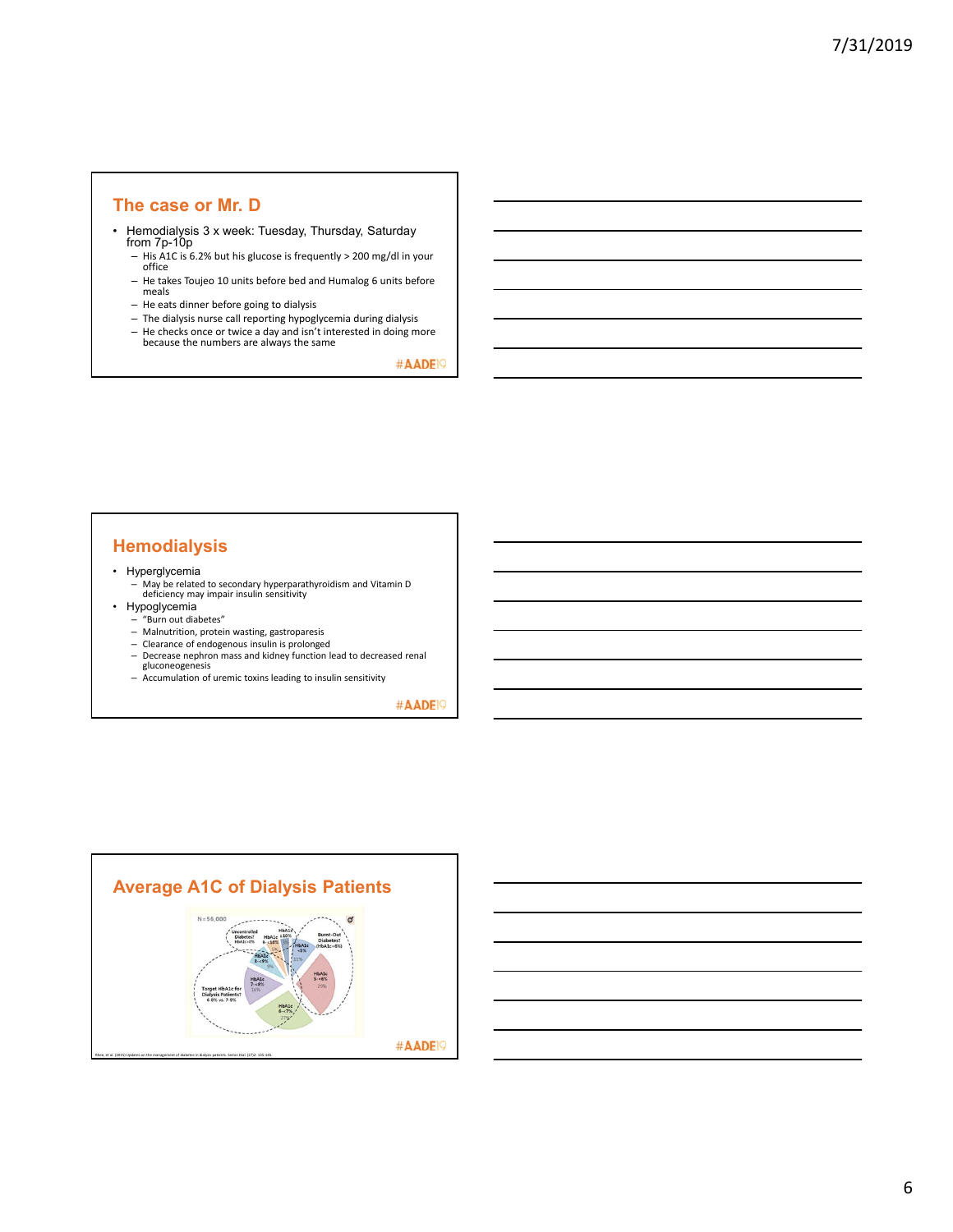

| and the contract of the contract of the contract of the contract of the contract of                                  |  |
|----------------------------------------------------------------------------------------------------------------------|--|
| <u> Alexandro de la contrada de la contrada de la contrada de la contrada de la contrada de la contrada de la co</u> |  |
|                                                                                                                      |  |
|                                                                                                                      |  |
|                                                                                                                      |  |
|                                                                                                                      |  |
|                                                                                                                      |  |

# **Collaborative plan with the Diabetes Educator**

- Consistent carb intake at meals
	- No carbs, no prandial bolus
- Educate on use of correction bolus • On non-dialysis days
	-
	- Continue current Toujeo dose/ change to shorter acting basal – Increase Humalog before meals
- On dialysis days
	- Decrease/ change Toujeo
	- Decrease Humalog before dialysis

#AADE<sup>19</sup>

## **The case of Mr. A**

- On continuous abdominal peritoneal dialysis (CAPD) for the past 3 months
	- A1C is 9%
	- He is on Tresiba before bed and Novolog before meals (~2 meals daily, feels full all the time)
	- He reports frequent night sweats and feeling restless overnight
	- Insulin doses have not been adjusted since starting dialysis

– His bed time snack is ice cream, cookies or chips  $*AADE\$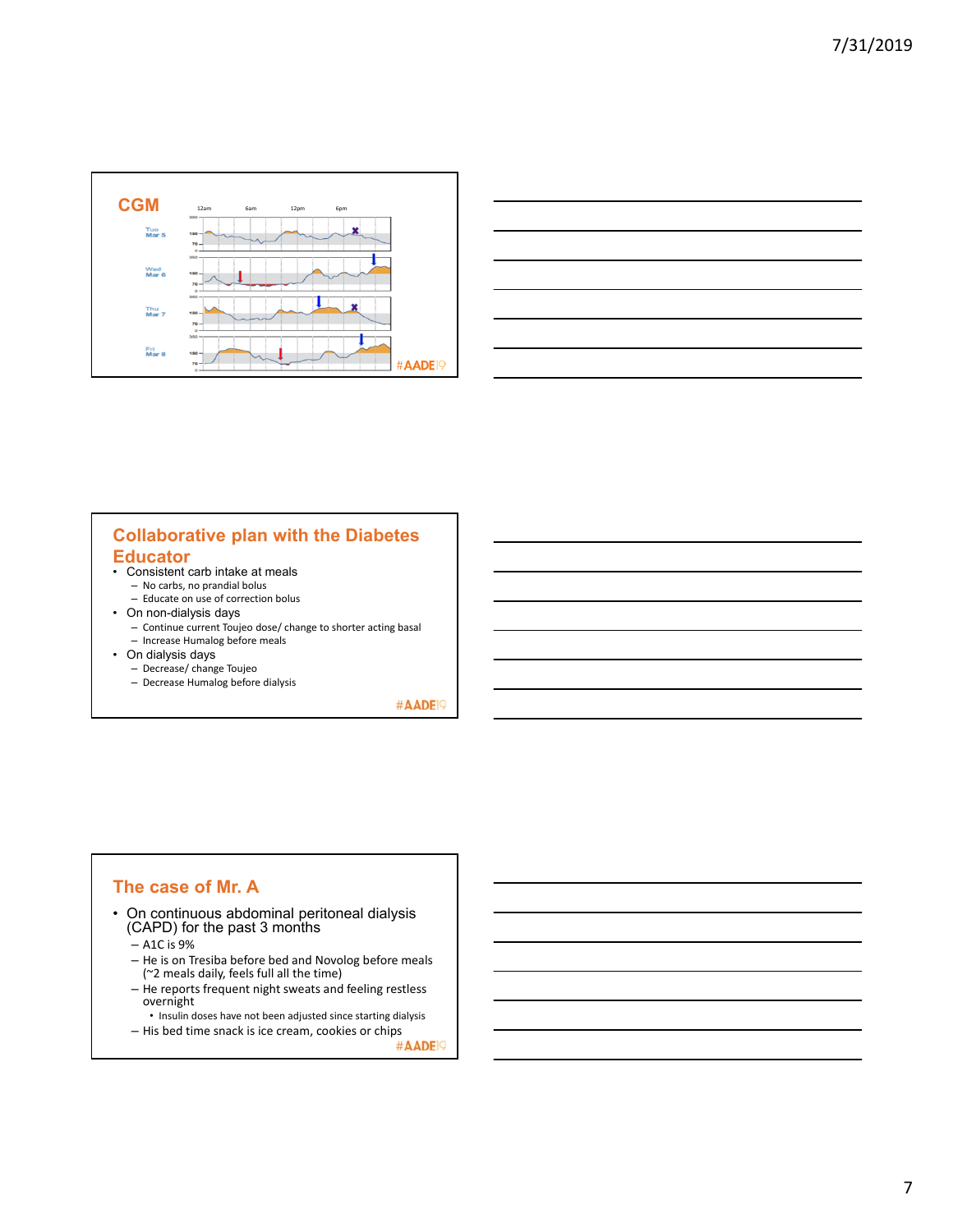# **Continuous abdominal Peritoneal**

### **Dialysis: what is it?**

- A mixture of dextrose, salt, & minerals are dissolved in water= dialysis solution
- Solution is placed in abdominal cavity via a catheter • Peritoneal membrane allows waste & extra fluid to pass
- from the blood into the dialysis solution • The solution is then drained from the abdomen
- 
- Each cycle of draining & filling is called an exchange The time the solution remains in the abdomen between exchanges is called the dwell time

#AADE<sup>19</sup>

# **Types of Peritoneal Dialysis**

# **Continuous ambulatory peritoneal dialysis (CAPD)**

- Patient performs exchanges manually
- Process uses gravity to fill & empty the abdomen
- Every 4-6 hours during the day
- Overnight dwell of 8-10 hours

# **Continuous cycler-assisted peritoneal dialysis (CCPD)**

- A machine fills & empties the abdomen
- Cycles 3-5 times overnight
- The morning exchange dwells the entire day
- Sometimes an exchange is done during the day<br>
#AADEP

#### **Factors Affecting Fluid & Waste Removal**

- Number of daily exchanges & dwell time
	- When fluid first enters the abdomen it draws waste rapidly, this slows over hours
	- More exchanges with shorter dwell times= more waste removed
- Concentration of dextrose in dialysate solution
	- 1.5%, 2.5%, 4.25% dextrose concentrations & Extraneal
	- (7.5% icodextran) – Higher concentrations increase efficiency of exchanges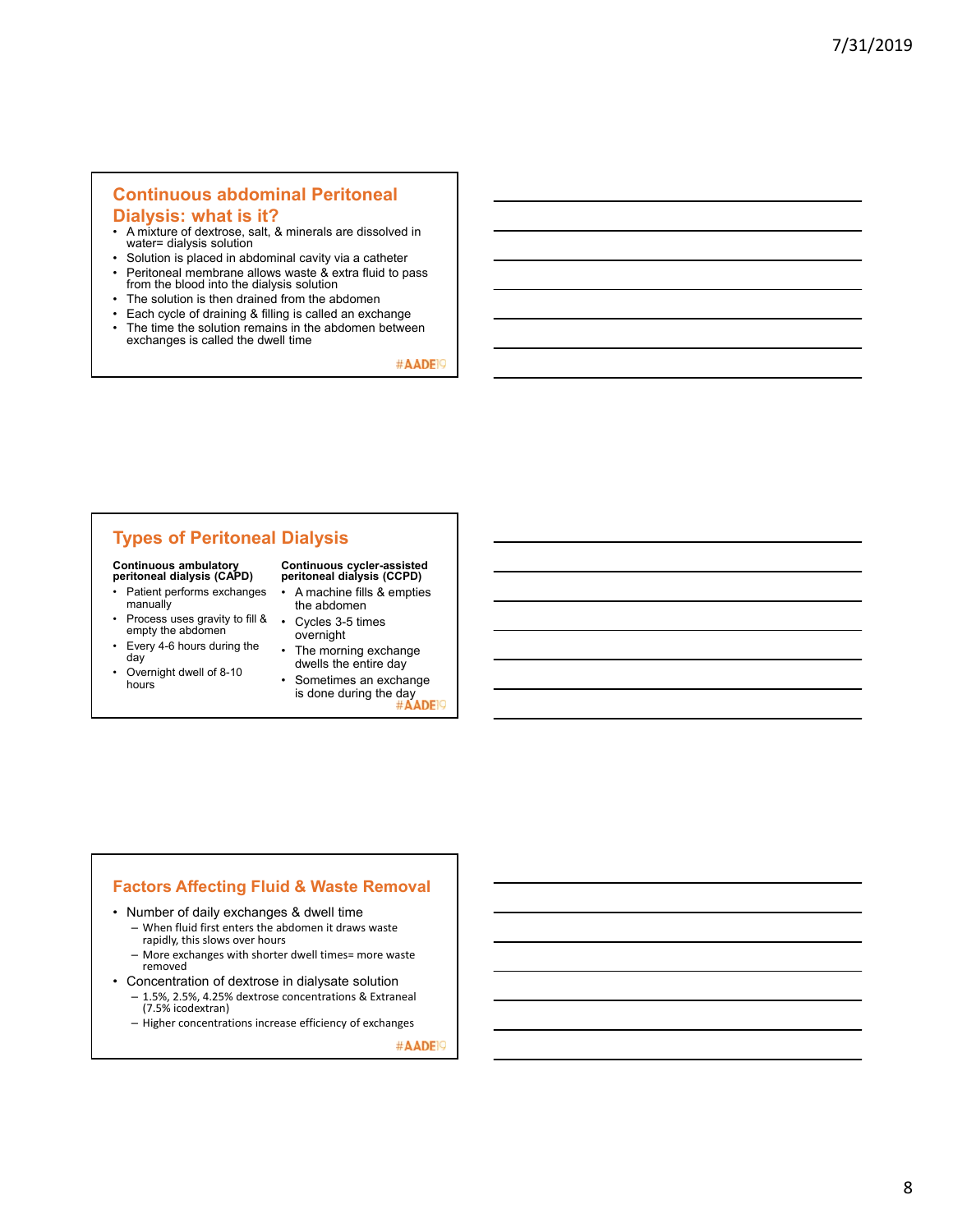

|                                                                                                                      | <b>Contract Contract Contract</b> |
|----------------------------------------------------------------------------------------------------------------------|-----------------------------------|
|                                                                                                                      |                                   |
| <u> Andreas Andreas Andreas Andreas Andreas Andreas Andreas Andreas Andreas Andreas Andreas Andreas Andreas Andr</u> | ______                            |
| $\sim$ $\sim$                                                                                                        | the contract of the contract      |
|                                                                                                                      |                                   |

## **Collaborative Plan with the Diabetes Educator: Mr. A**

- Minimize hypoglycemia
- Reduce Tresiba dose and change to a shorter acting basal
- Reduce post-prandial hyperglycemia – Alternating dextrose solutions of 2.5% and 4.5% causing hyperglycemia and variability
- +4 units with 2.5%, + 6units with 4.5%
- Encourage dietary modification – Meet with RD
	- Offer lower carb, lower calorie choices



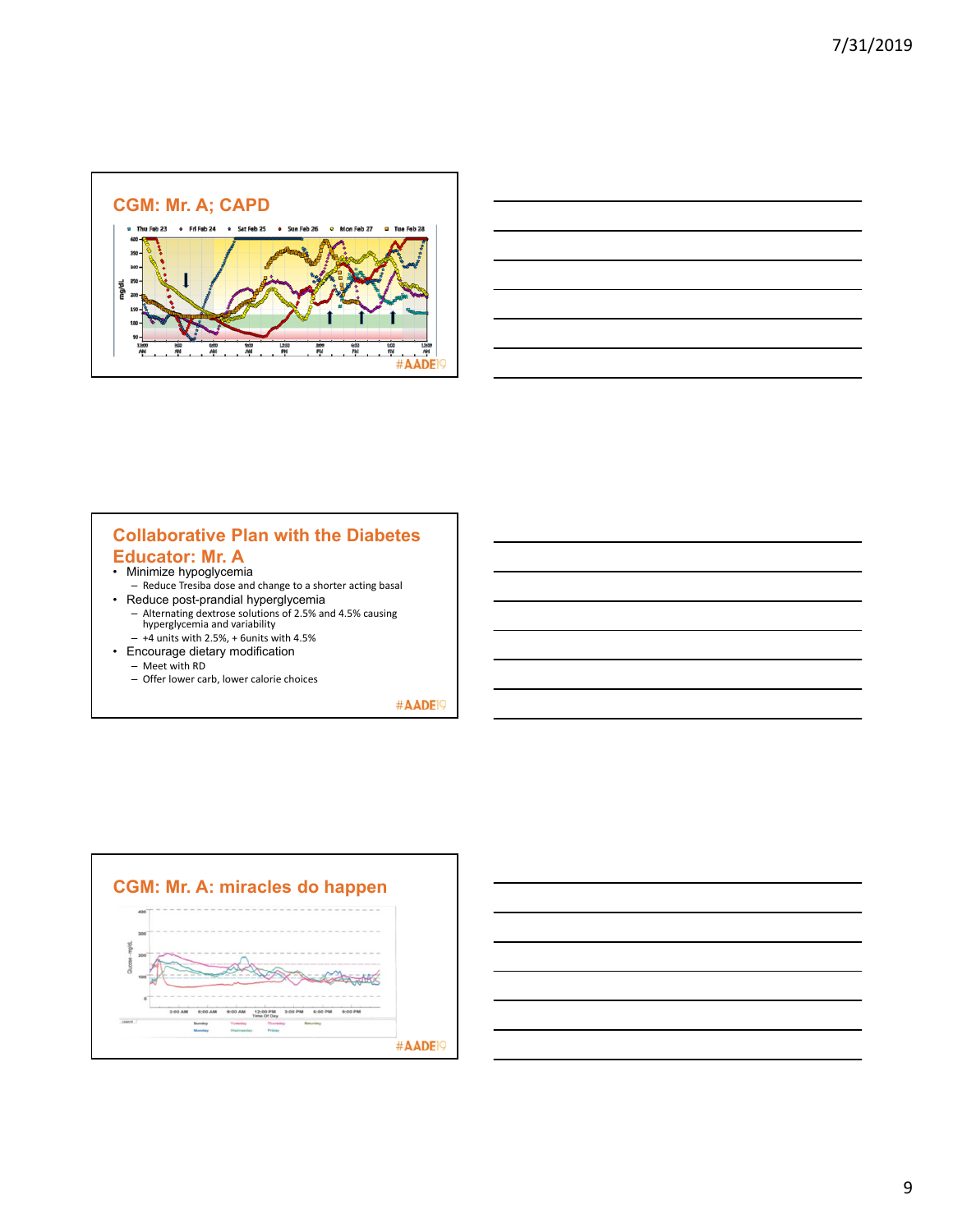## **The case of Mrs. S and Mr. P**

- Both are on continuous cycler-assisted peritoneal dialysis (CCPD)
	- Mrs. S is on a pump
	- Mr. P is on multiple daily injections
- Both are experiencing
	- Nocturnal hyperglycemia Basal doses were increased
	- Daytime hypoglycemia
	- Too much basal







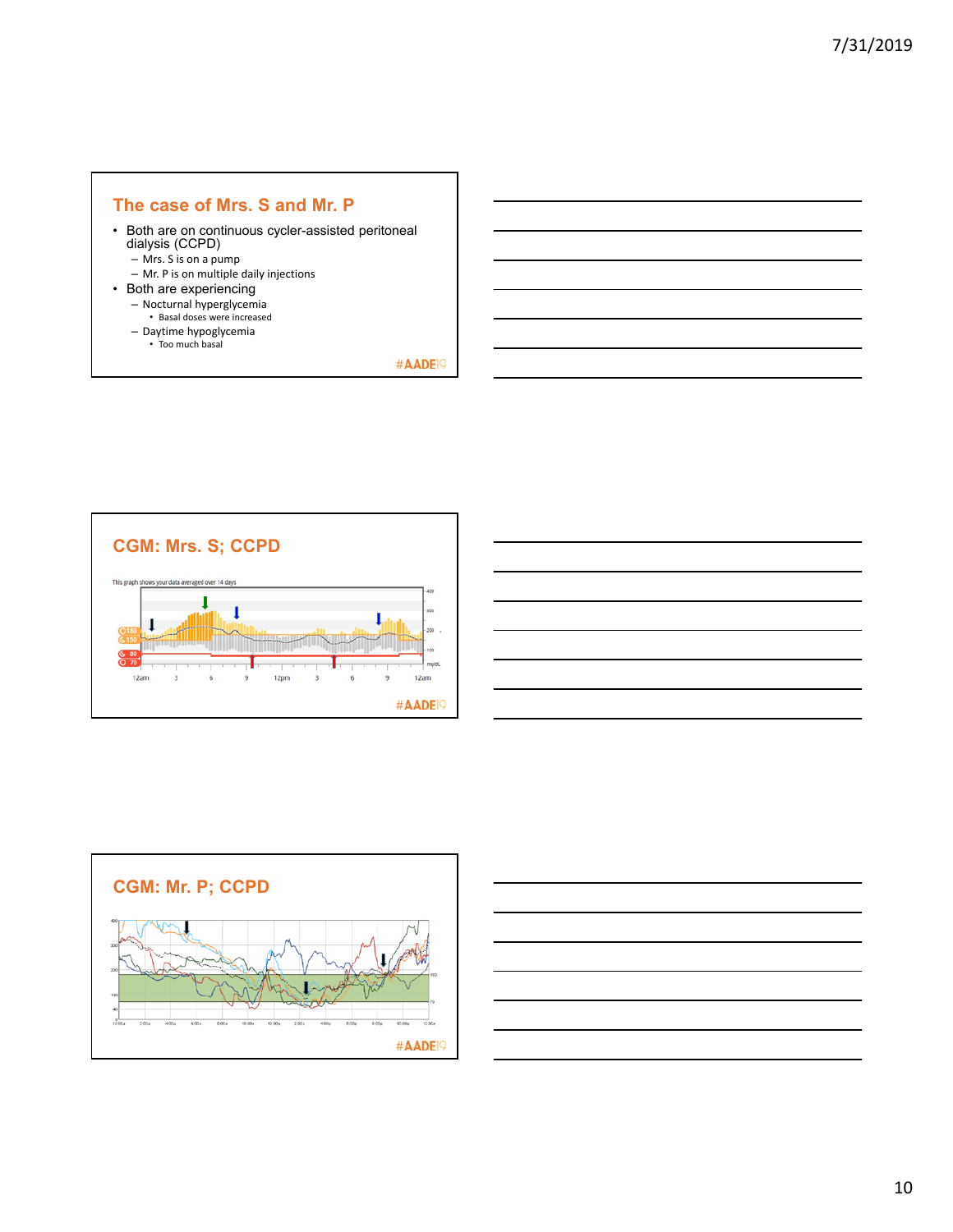#### **Collaborative Plan with the Diabetes Educator Mrs. S Mr. P**

- 
- Increase basal rate from 12a-8a
- Reduce basal rate from 8a-8p
- Tighten carb ratio for dinner
- Change Tresiba to a shorter acting basal and reduce dose
- Add evening NPH
- Assist with alternative breakfast choices

#AADE<sup>19</sup>



# **The case of Ms. J**

- 26 y/o, diagnosed with Type 1 diabetes at 11 months
- Reporting significant glycemic variability with a recent severe low after a meal
- A1c >8%, on multiple daily injections
- Otherwise feeling well
- After ruling out many potential causes, autonomic neuropathy suspected – Sent for a gastric emptying study, diagnosed with

gastroparesis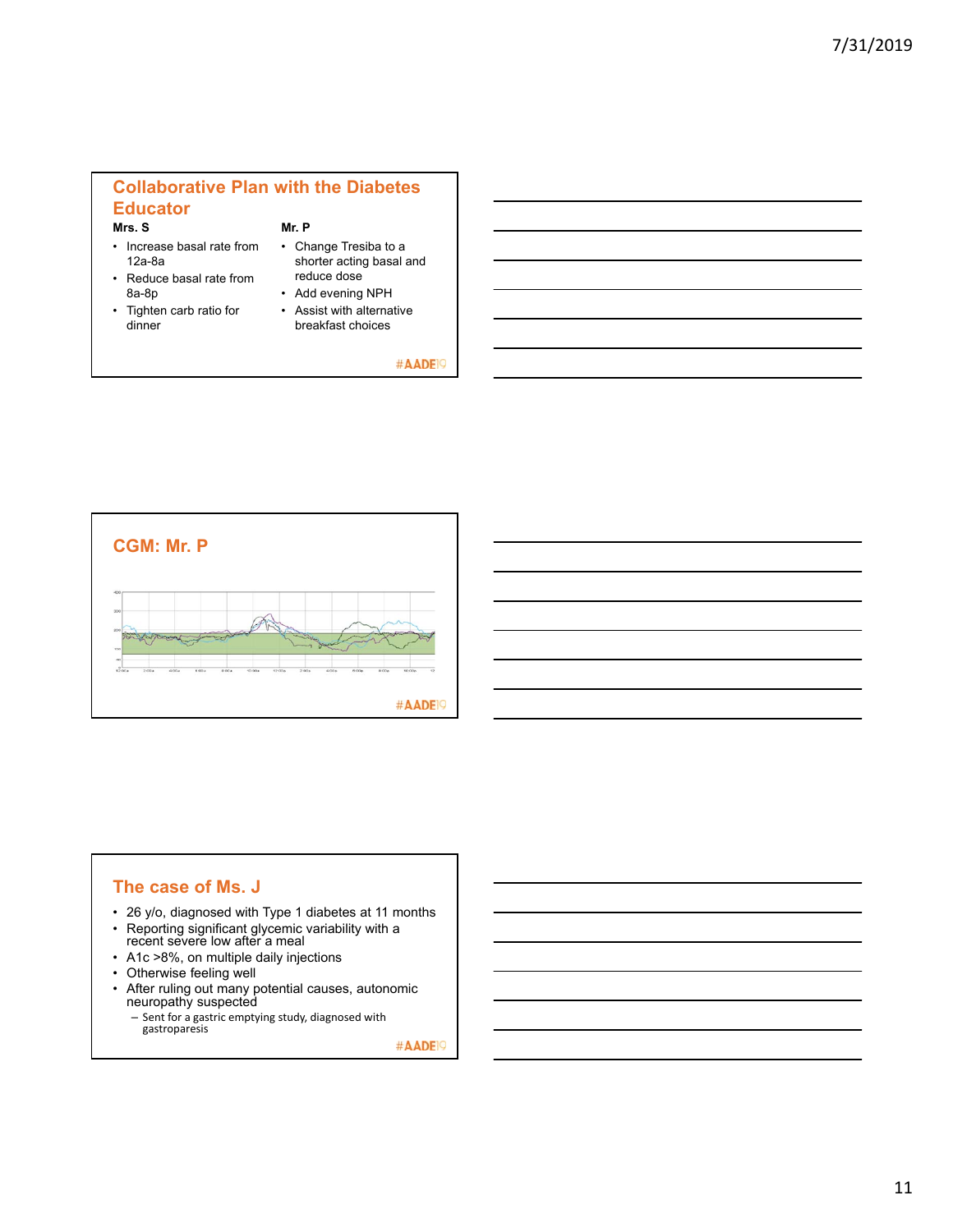# **Gastroparesis**

- Slowed/ delayed gastric emptying
	- Direct effect on glycemic variability Impacts quality of life
	- Impacts absorption of nutrients
- Not enough large clinical trials to indicate prevalence – Seems to be more common in T1 DM
- 
- Evaluate patients with long duration of DM and/or with other<br>neuropathies<br>• May be clinically silent: severity of symptoms does not always correlate<br>• Acute changes in glucose can alter gastric emptying and/or be<br>• Acut
- 







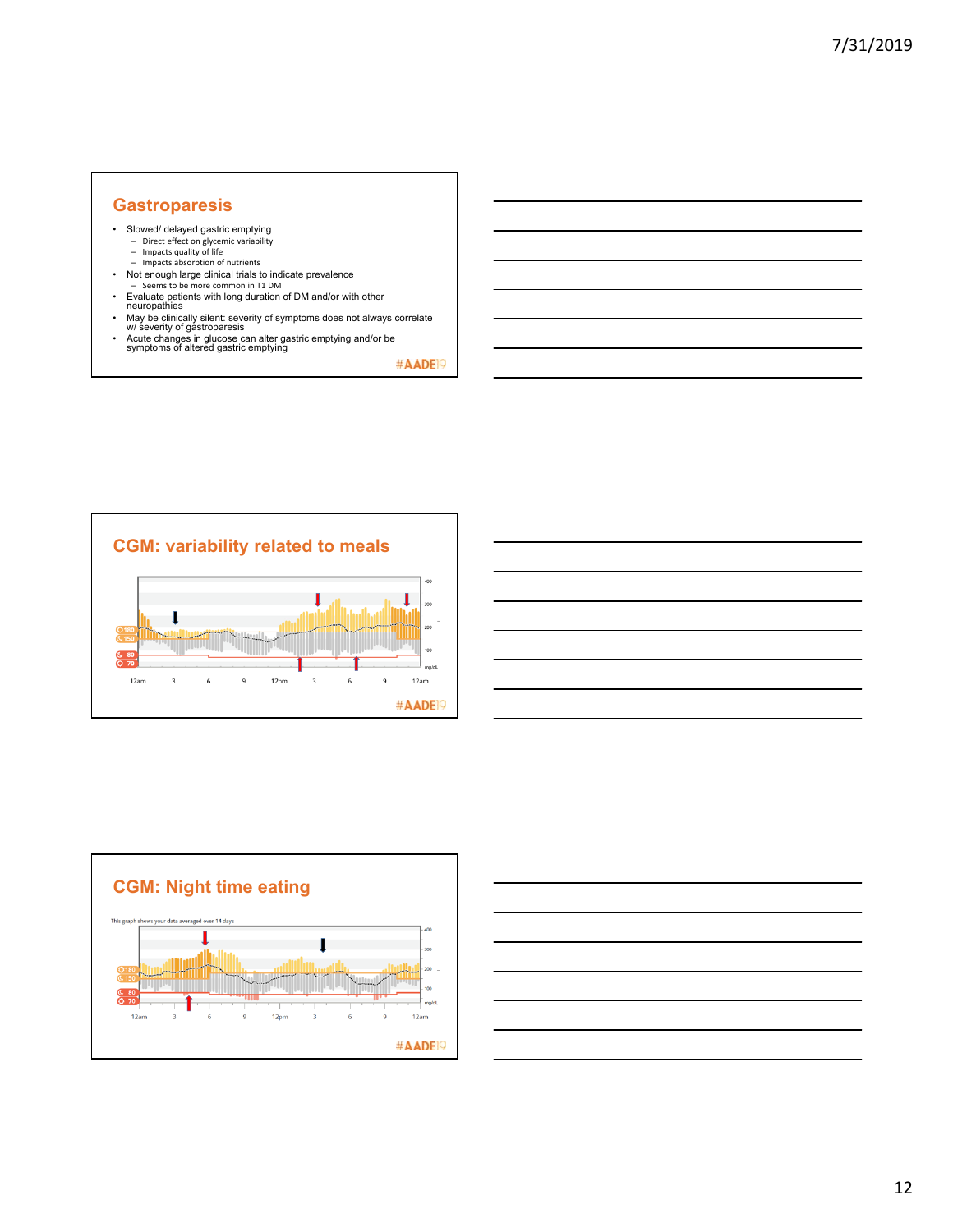# **Collaborative plan with the diabetes educator**

- Small, frequent meals – Avoidance of high carb, high fat, high fiber
- Insulin pump therapy
	- Extended bolus option
	- Micro bolusing (with pump or injections)
- Use of personal CGM
	- Use of directional arrows to aide in decision making

#AADE<sup>19</sup>



# **The case of Mr. H**

- Type 1 DM for 10 years
- A1C 8.5%
- Ferry boat captain
	- Recent severe hypoglycemic event while driving the boat
	- Job requiring A1C <8%